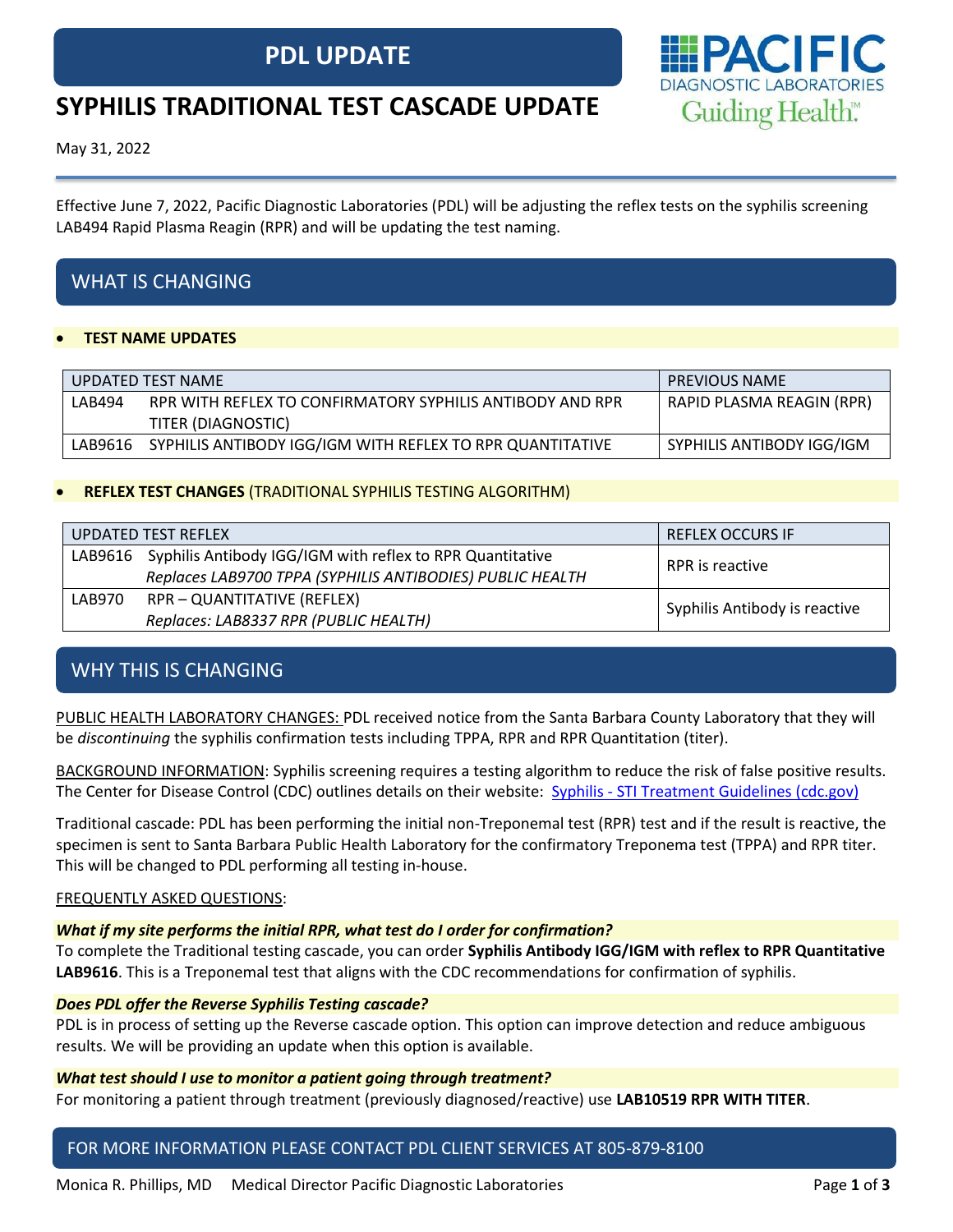



# **SYPHILIS TRADITIONAL TEST CASCADE UPDATE**

May 31, 2022

# **PDL Syphilis Testing: Traditional Cascade**



## FOR MORE INFORMATION PLEASE CONTACT PDL CLIENT SERVICES AT 805-879-8100